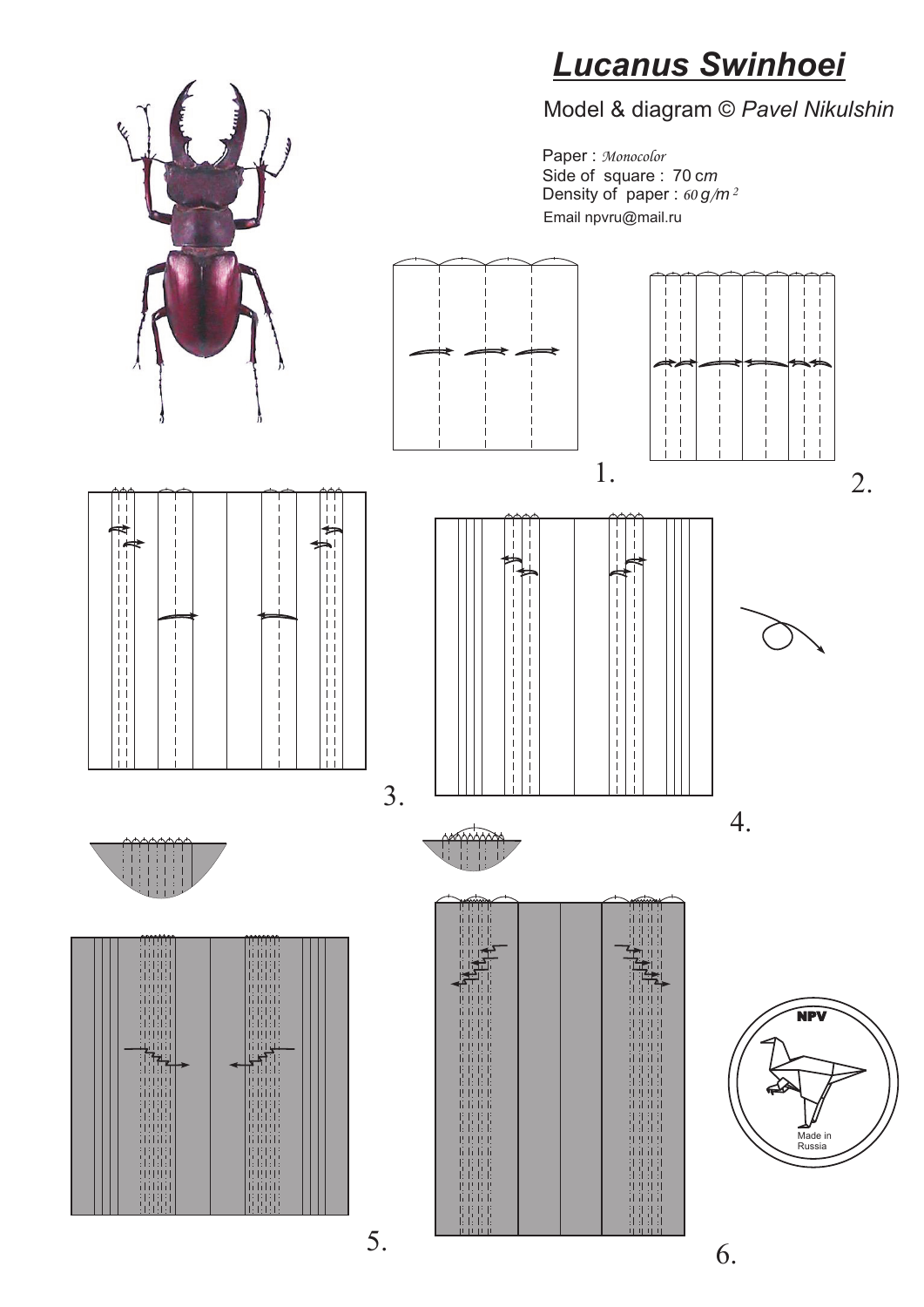









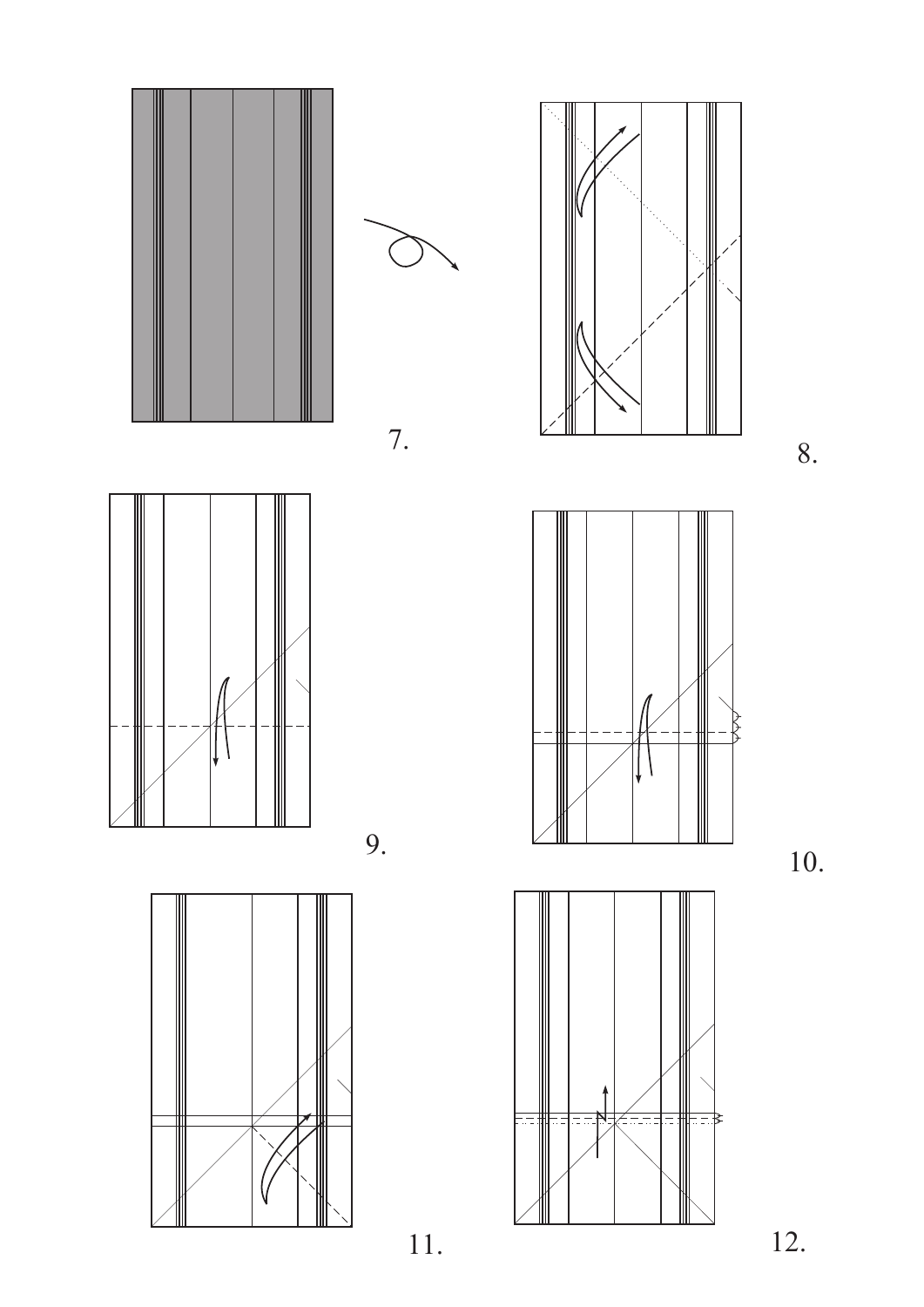









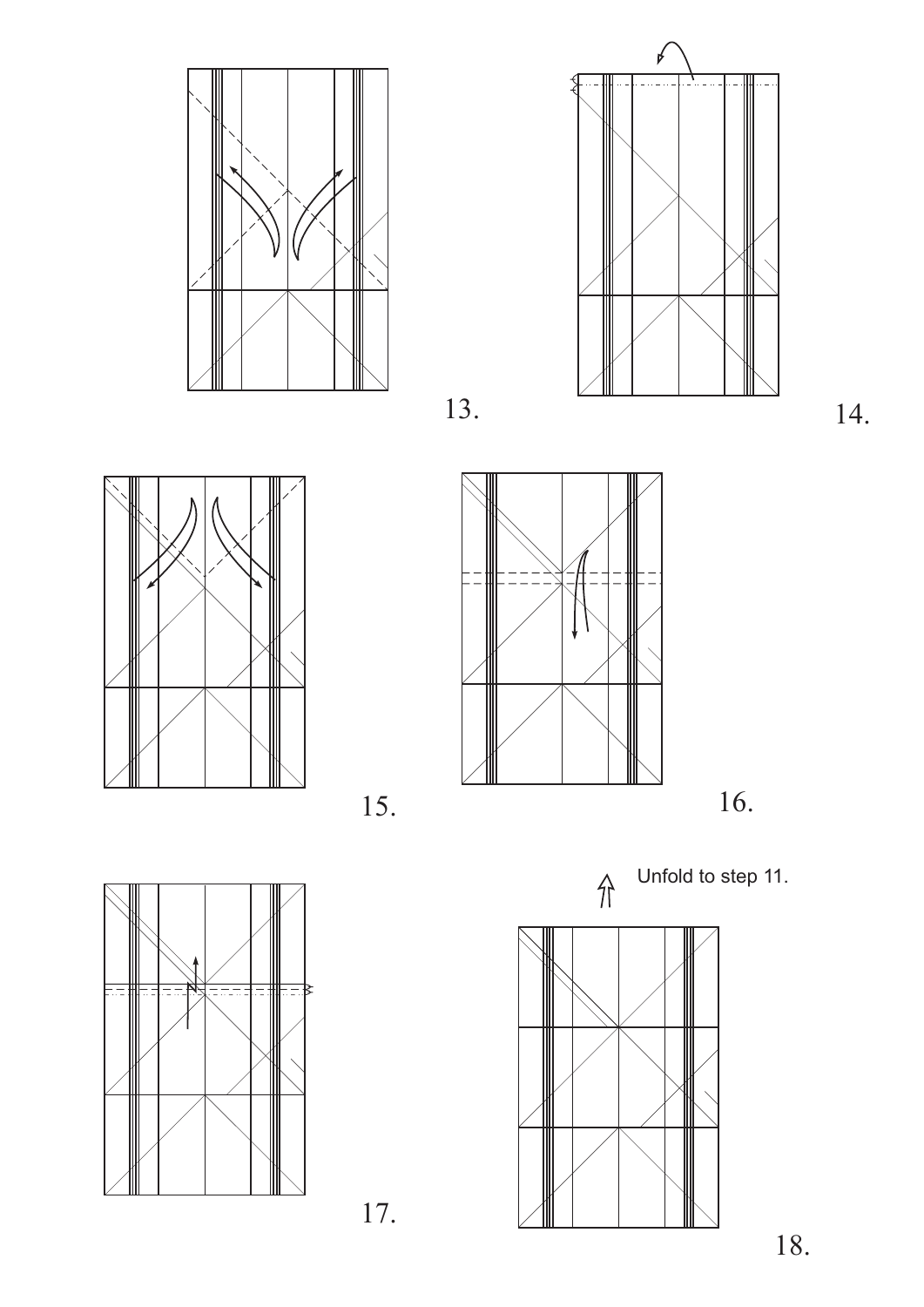







Fold on lines.



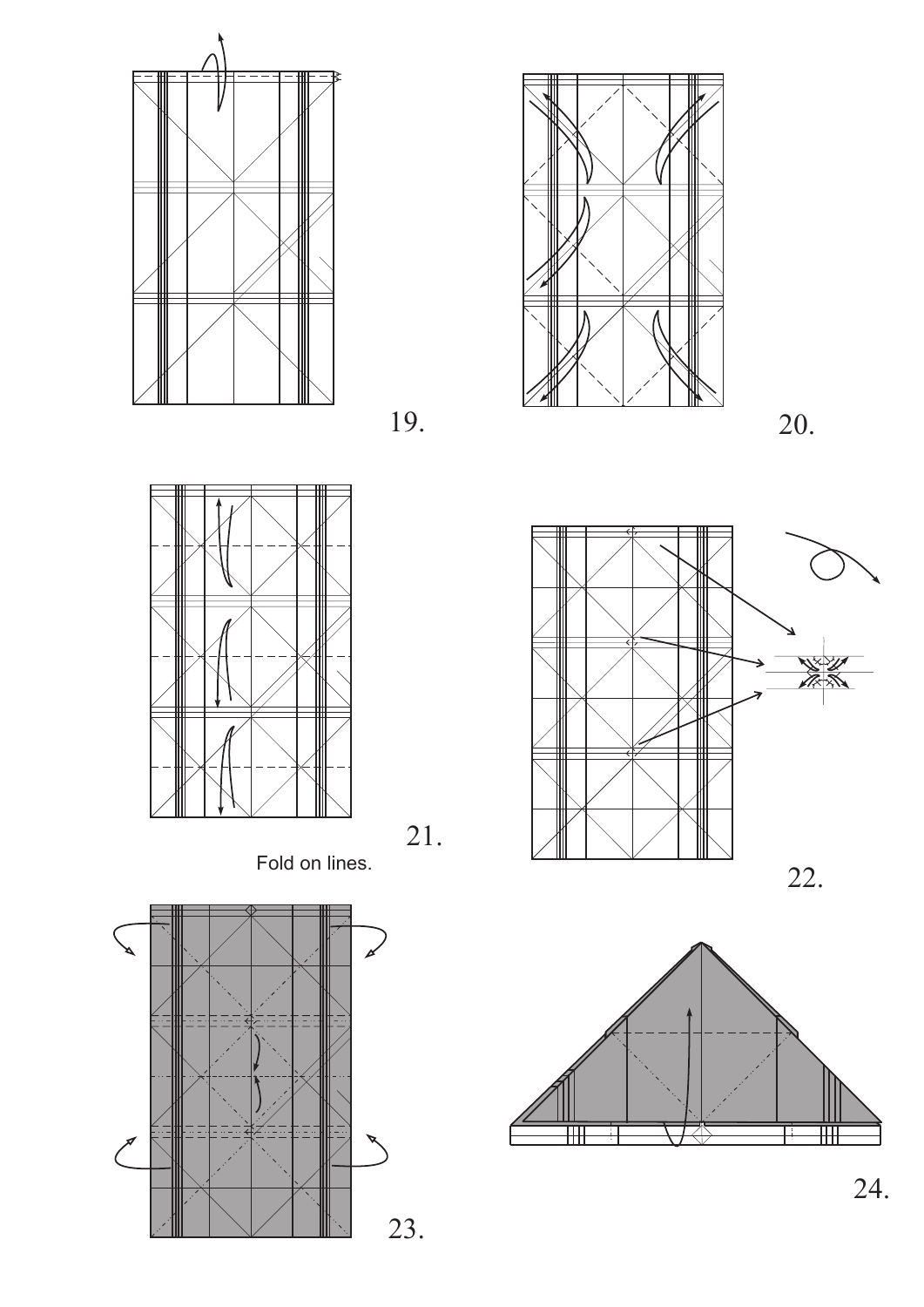



Reverse-fold two corners.

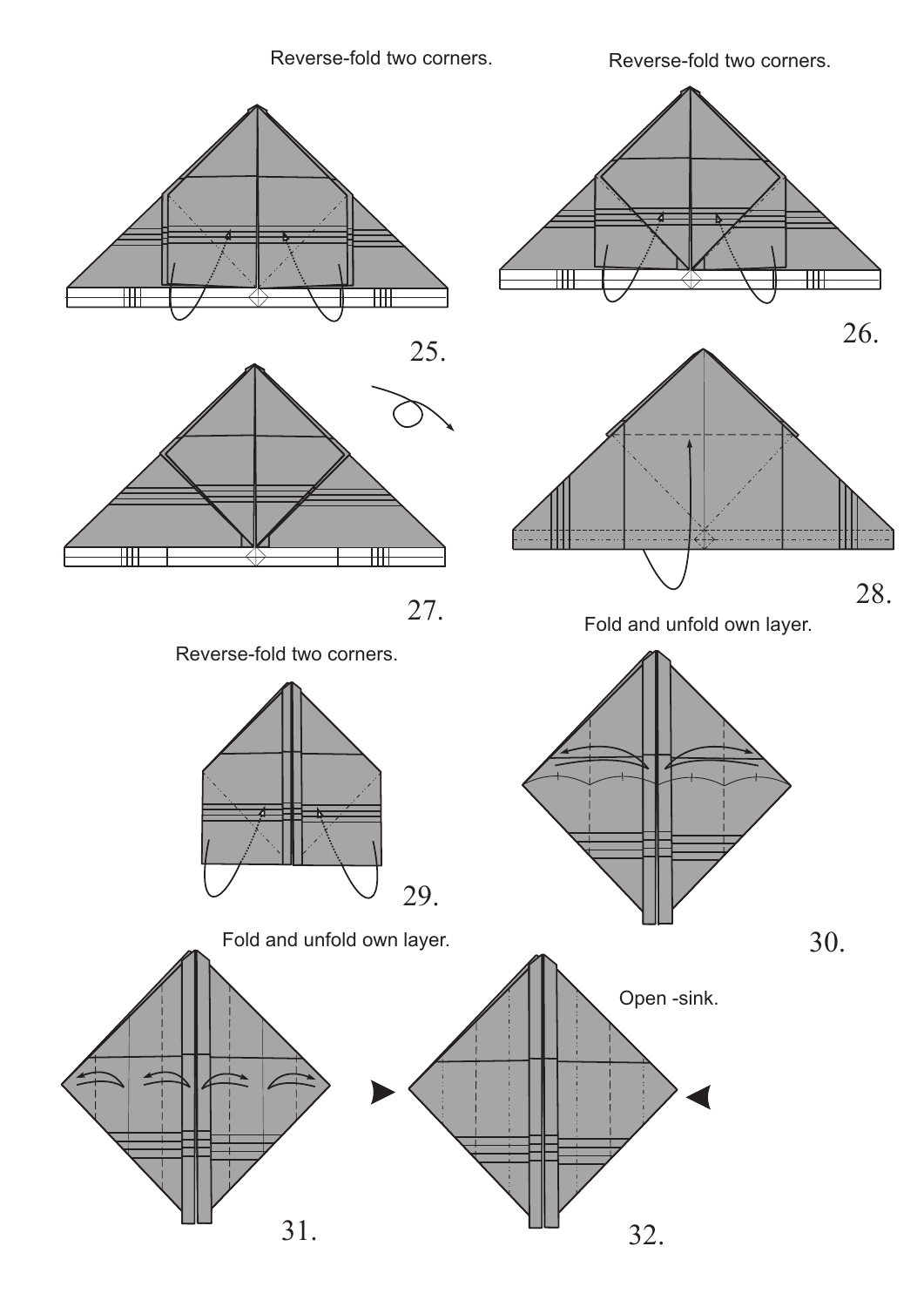View from above.





Fold the edge in to the center, spread-sining top and bottom.



Fold the edge back out to the side.



Sink the edge, closed at top and bottom.



Sink the long edge, closed at top and bottom.





Fold the edge in to the center,



spread-sining top and bottom. Fold the edge back out to the side.

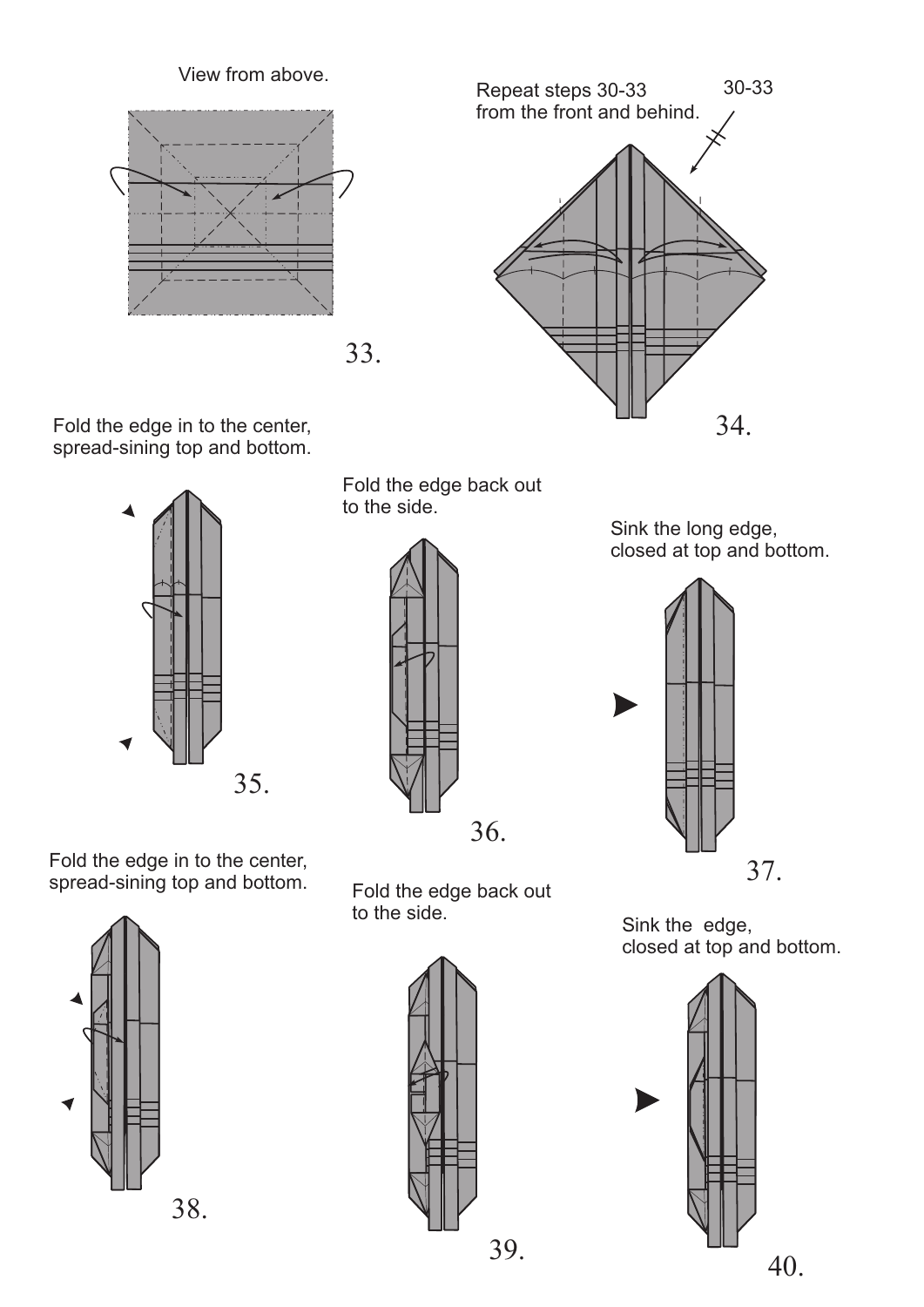Repeart step 35-40 to behind.





Fold own layer on the left.



Fold own flap up.



Fold and unfold one layer.



Sink the long edge, closed at top and bottom.





Sink the edge, closed at top and bottom.





To raise the top layer.



Fold own layer on the right.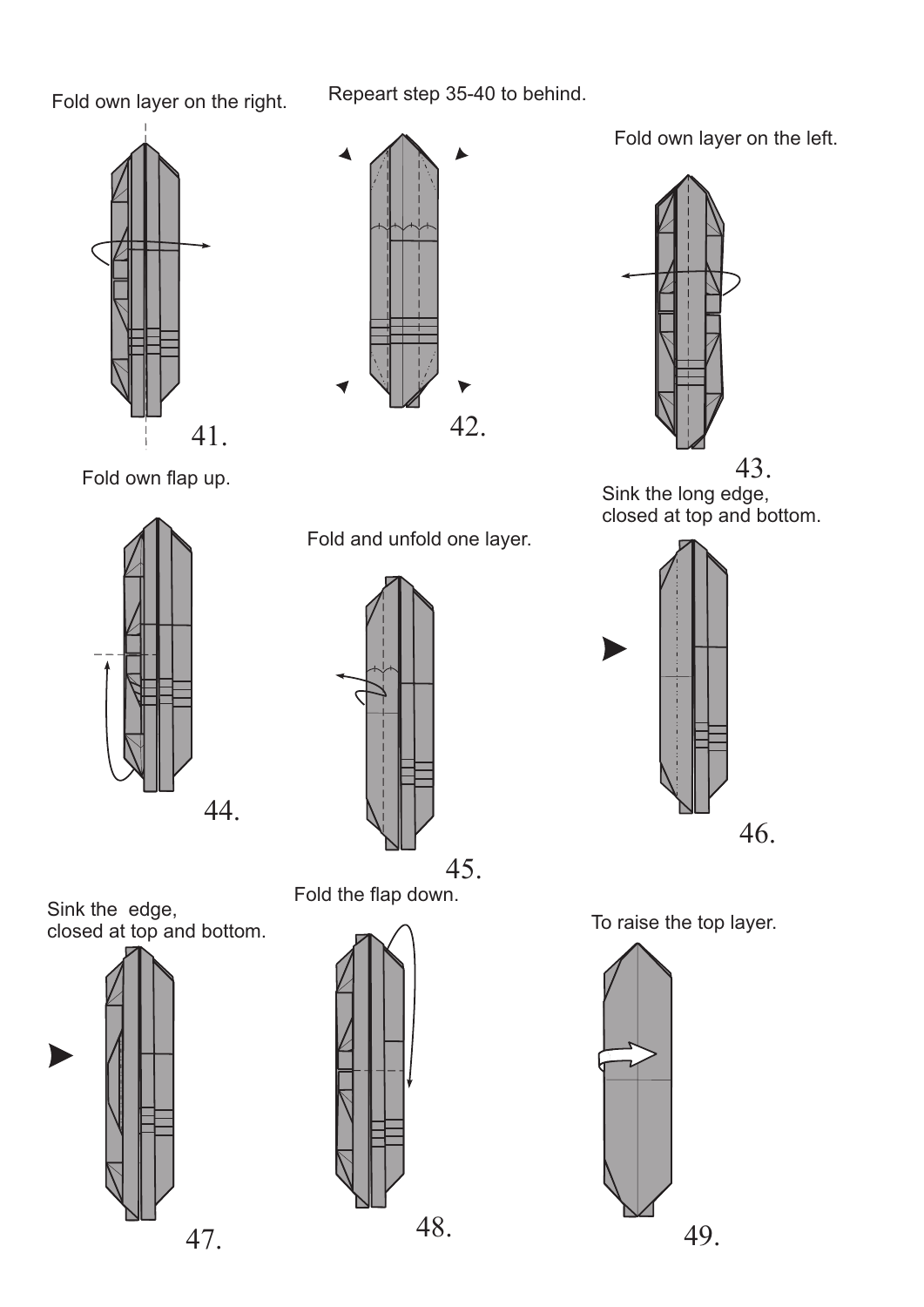Sink the edge, closed at top and bottom.







Fold own flap up. Repeat steps 35-51.



Fold down the small corner.

Sink the corner.







Fold own layer on the left.

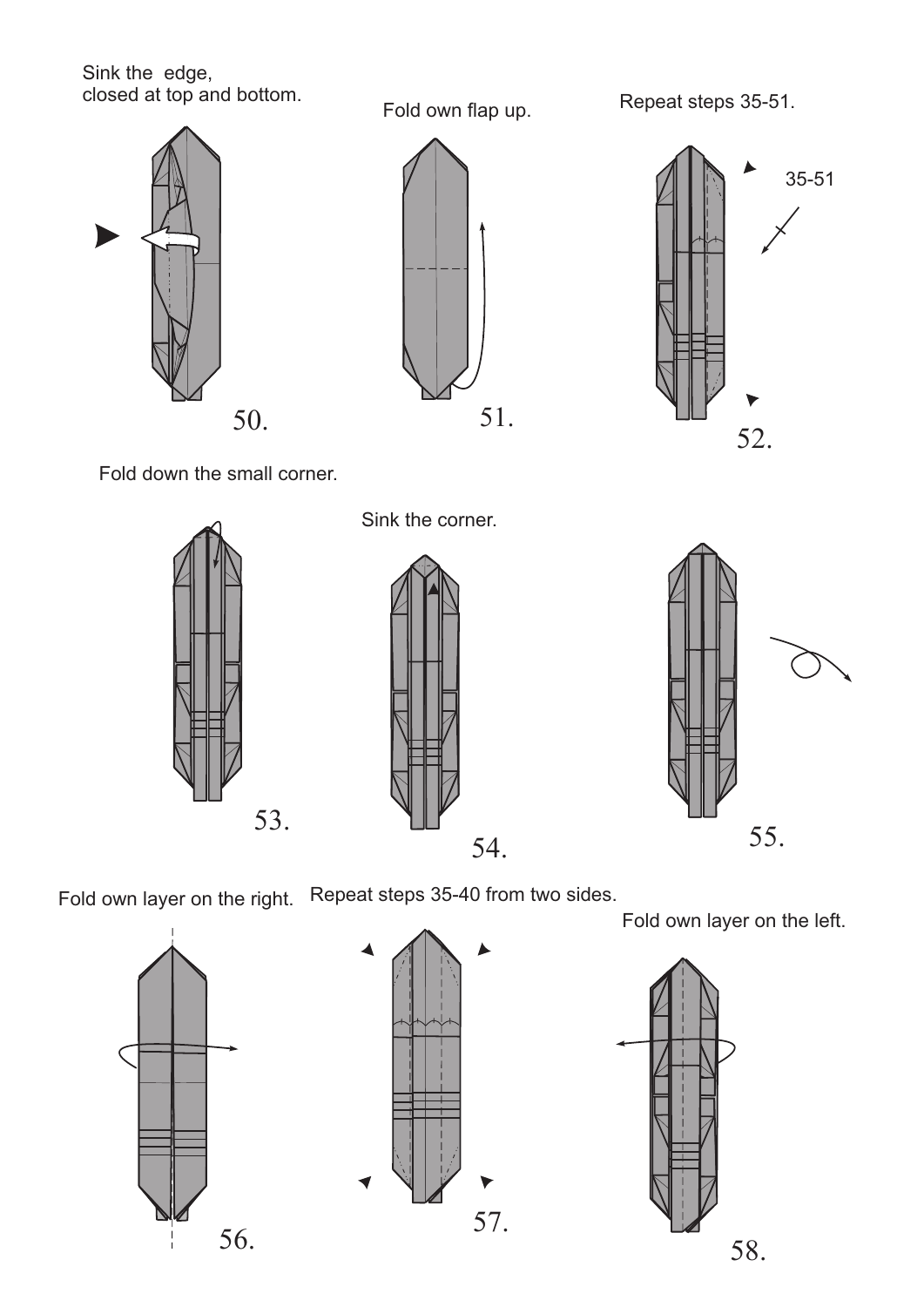Fold own flap up.



Repeat steps 45-47.

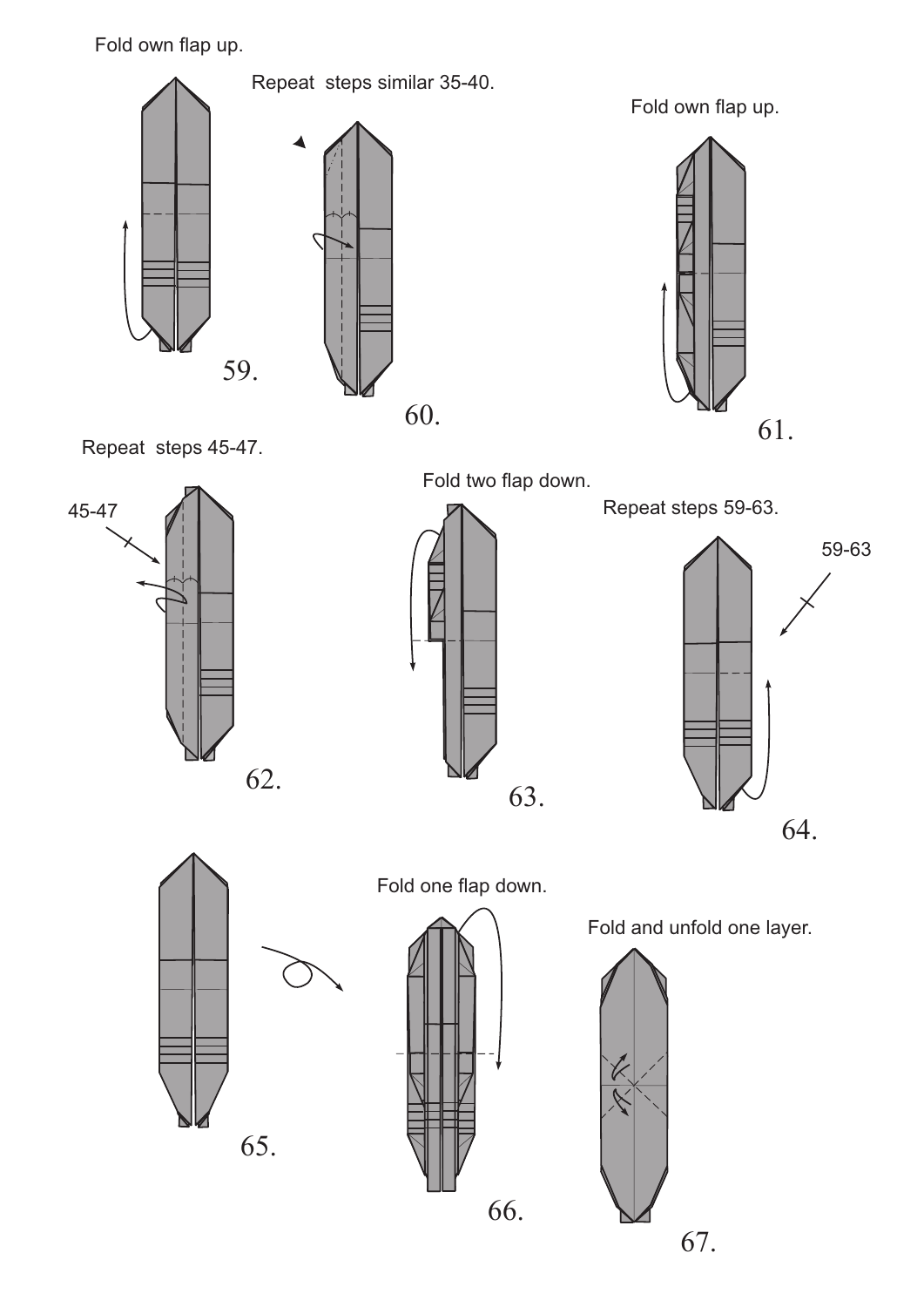Pressed from each side to shift up the top layer.



Closed sink fold. Fold own flap up.



Fold one flap up on each side, and fold two flaps down behind.





Fold and unfold one layer.



Pressed from each side to shift down the top layer.



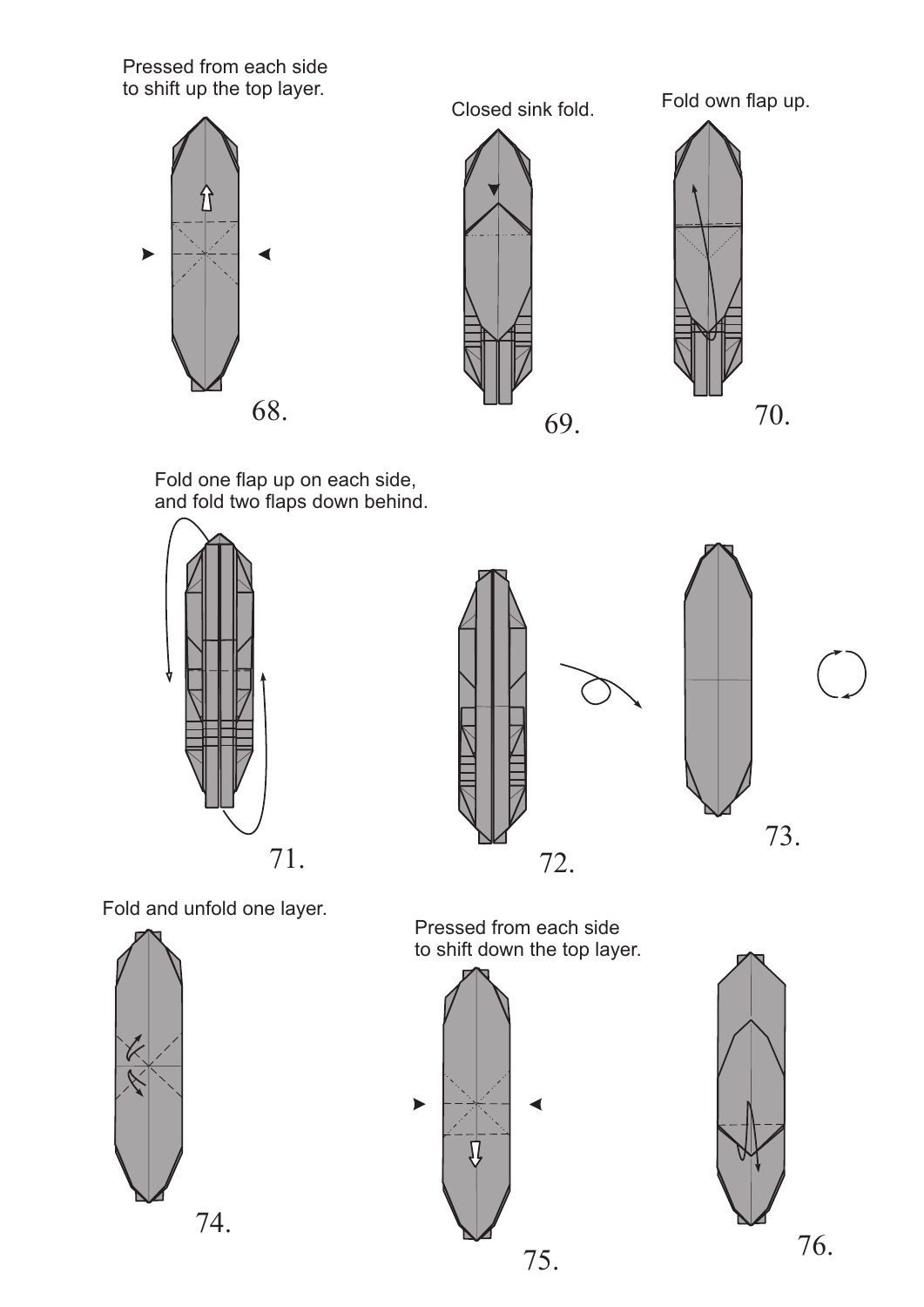

Open sink corner.





Pleat fold. Position of lines to determined by sight.



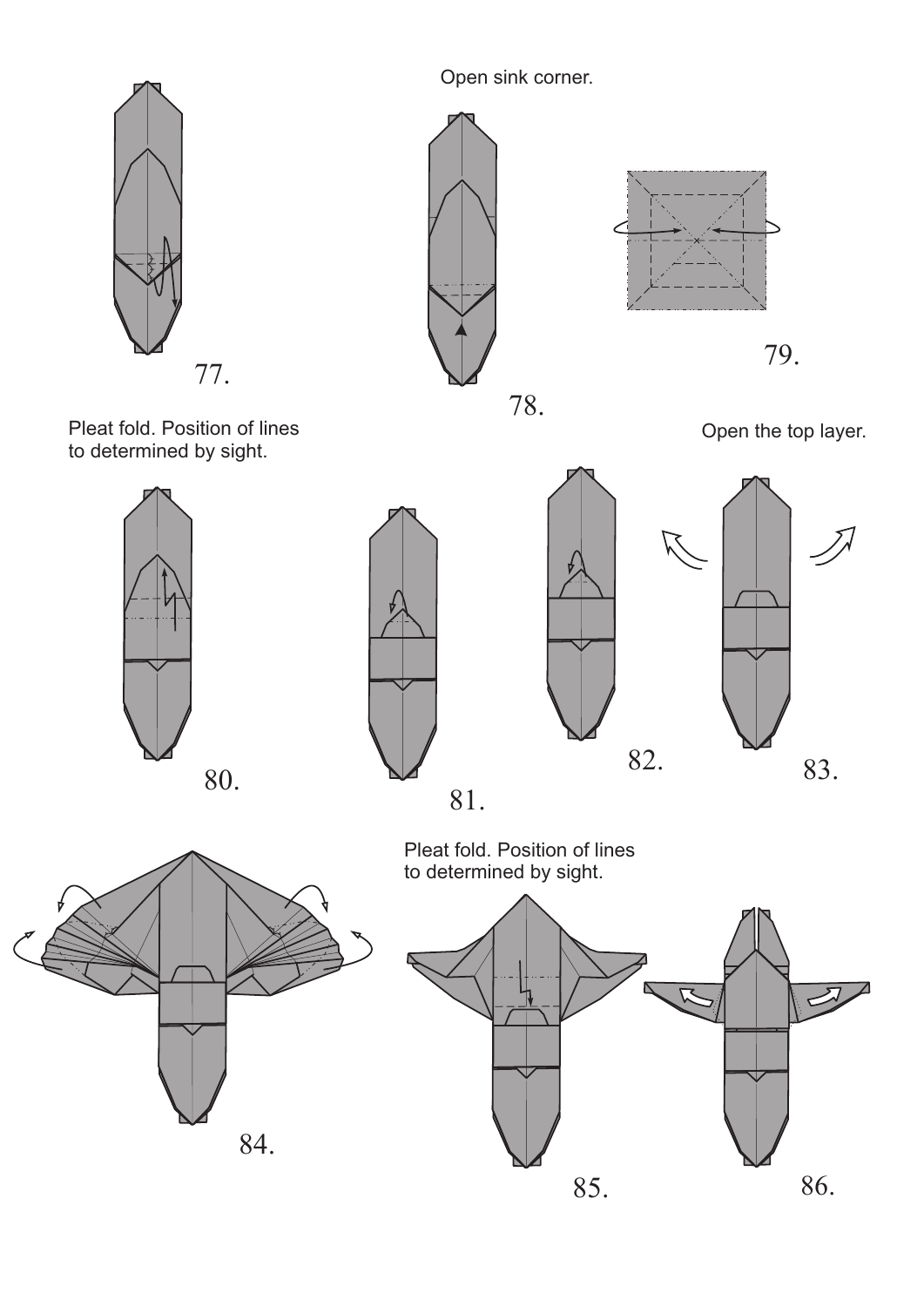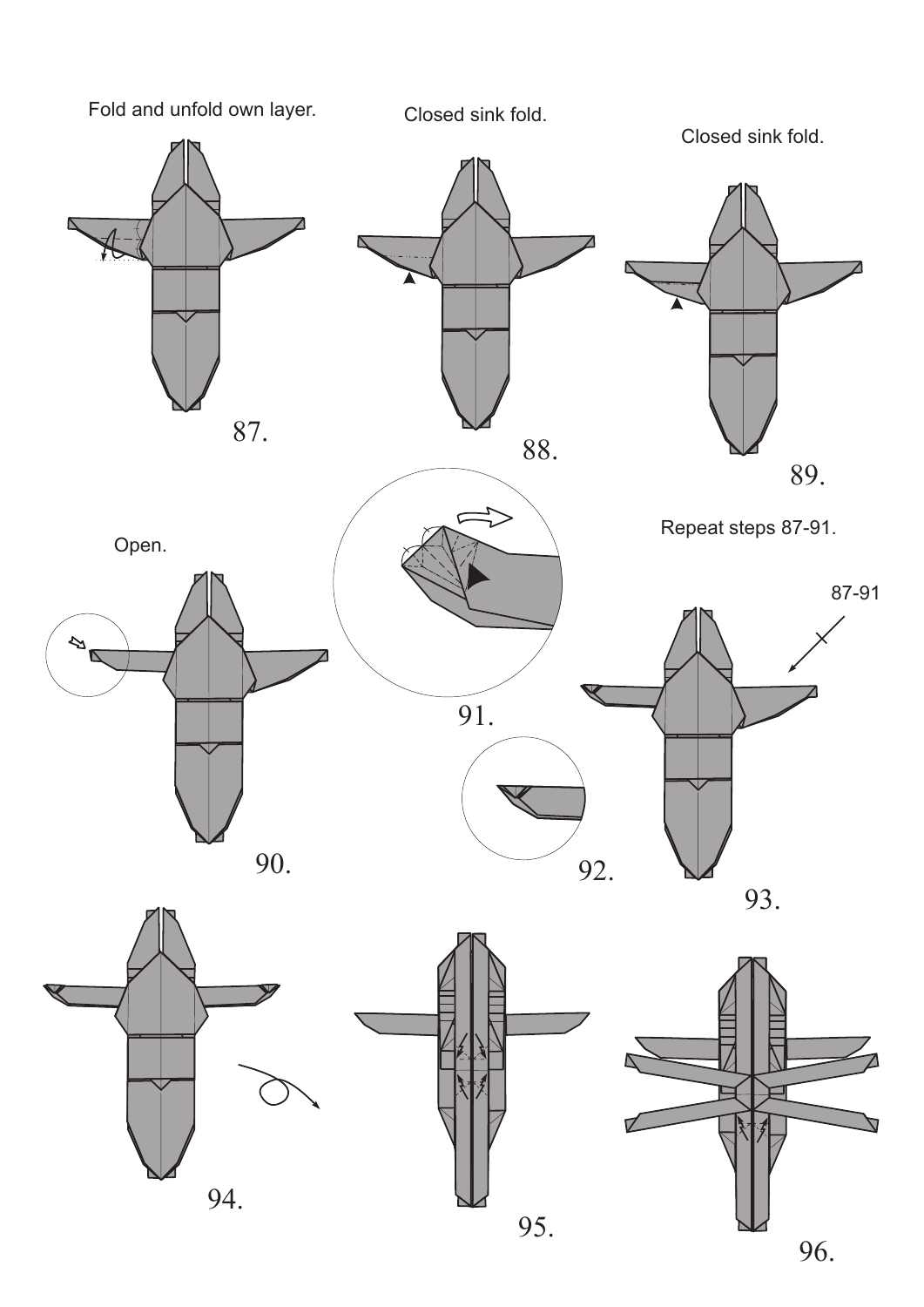#### Crimp the six leg.









Closed sink fold.



Repeat steps 101-102 behind.



Reverse-fold the corner.



Narrow the foot and give it a half-twist.



Crimp the leg.



Reverse-fold the corner.



Reverse-fold the remaining bit.

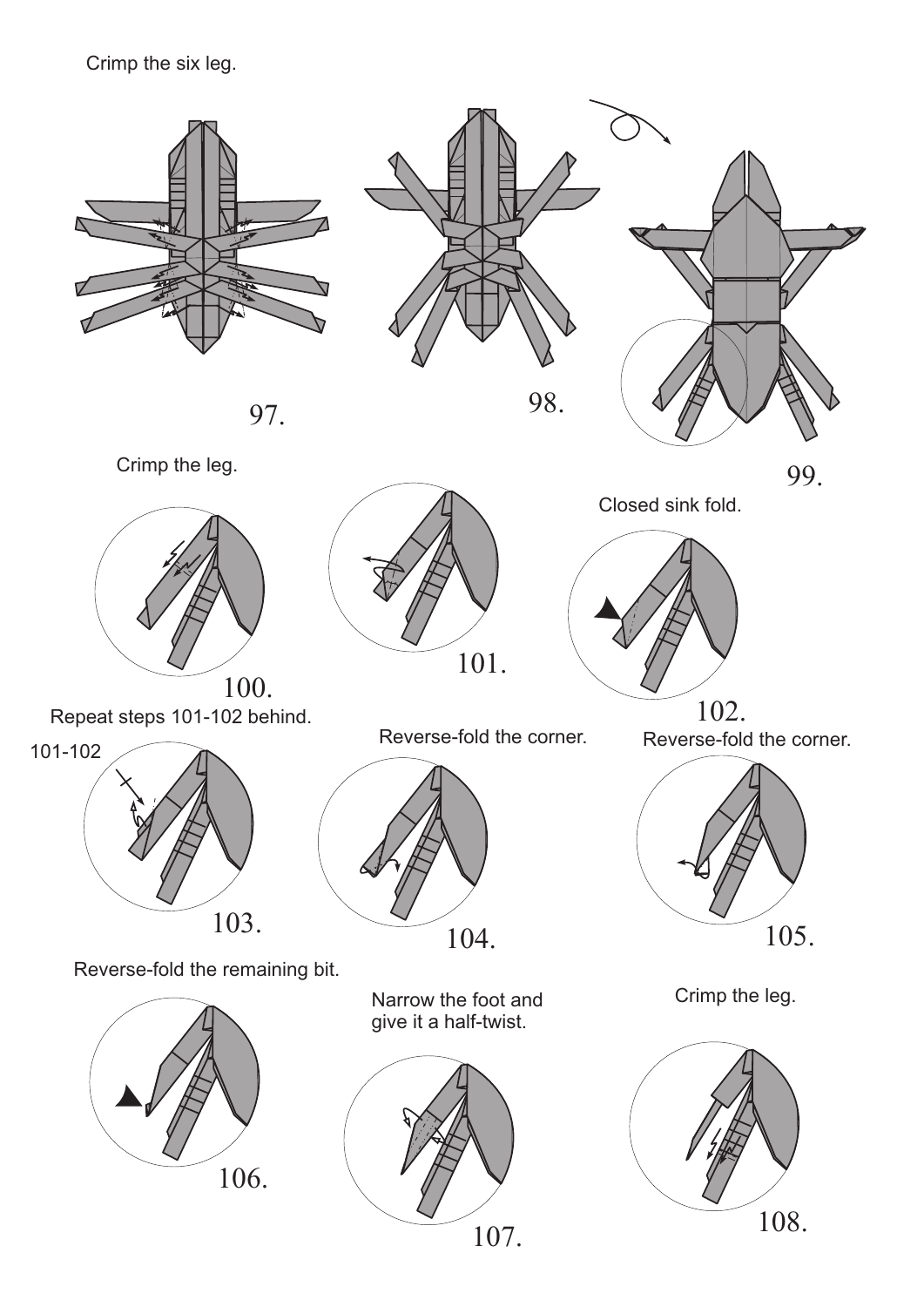

Repeat steps 113-115.

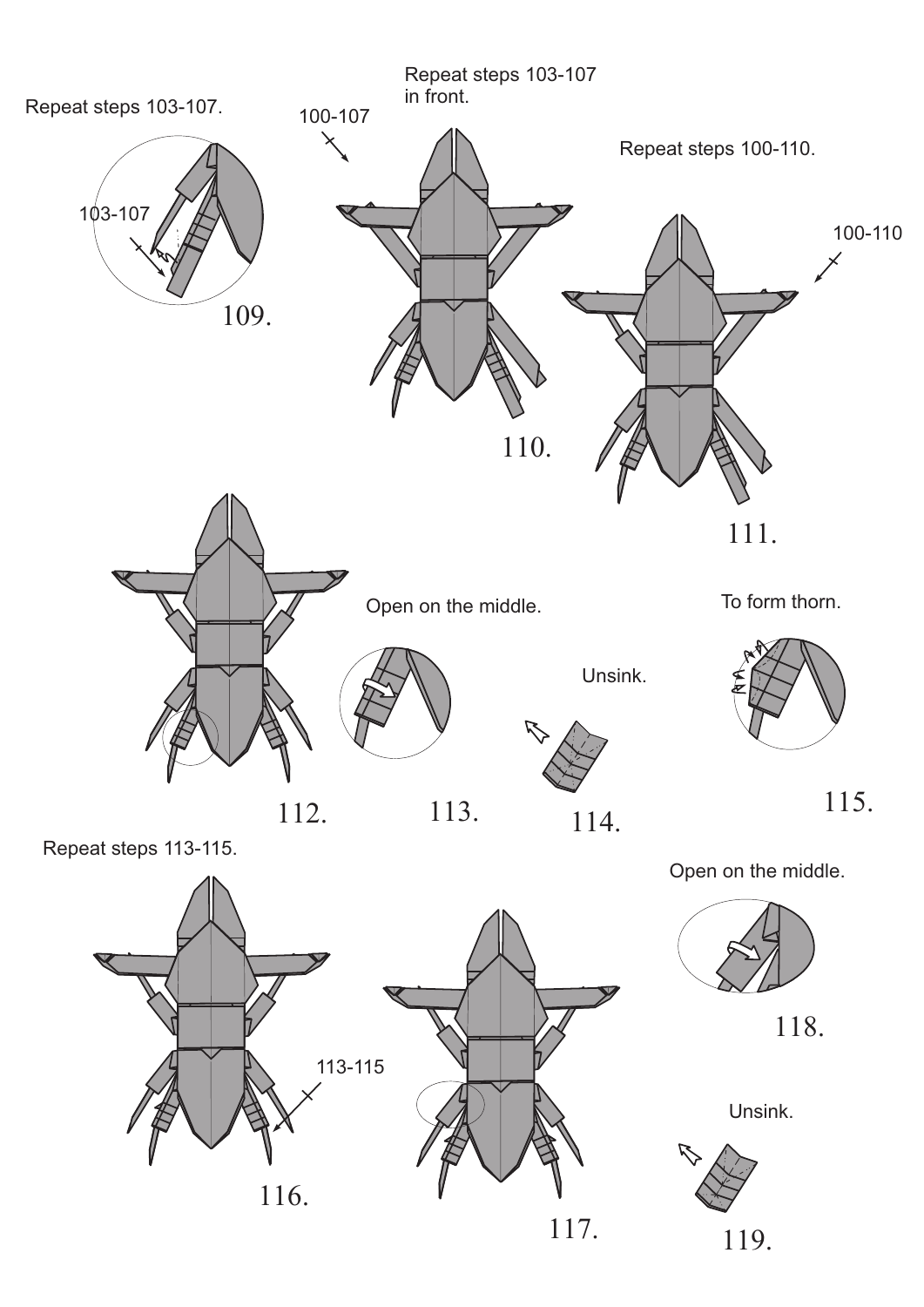#### Unsink.



To pull from marked points.







To form thorns.



Repeat steps 118-123.

Open on the middle.

![](_page_14_Figure_11.jpeg)

![](_page_14_Picture_9.jpeg)

Unsink

![](_page_14_Picture_13.jpeg)

![](_page_14_Picture_14.jpeg)

![](_page_14_Figure_15.jpeg)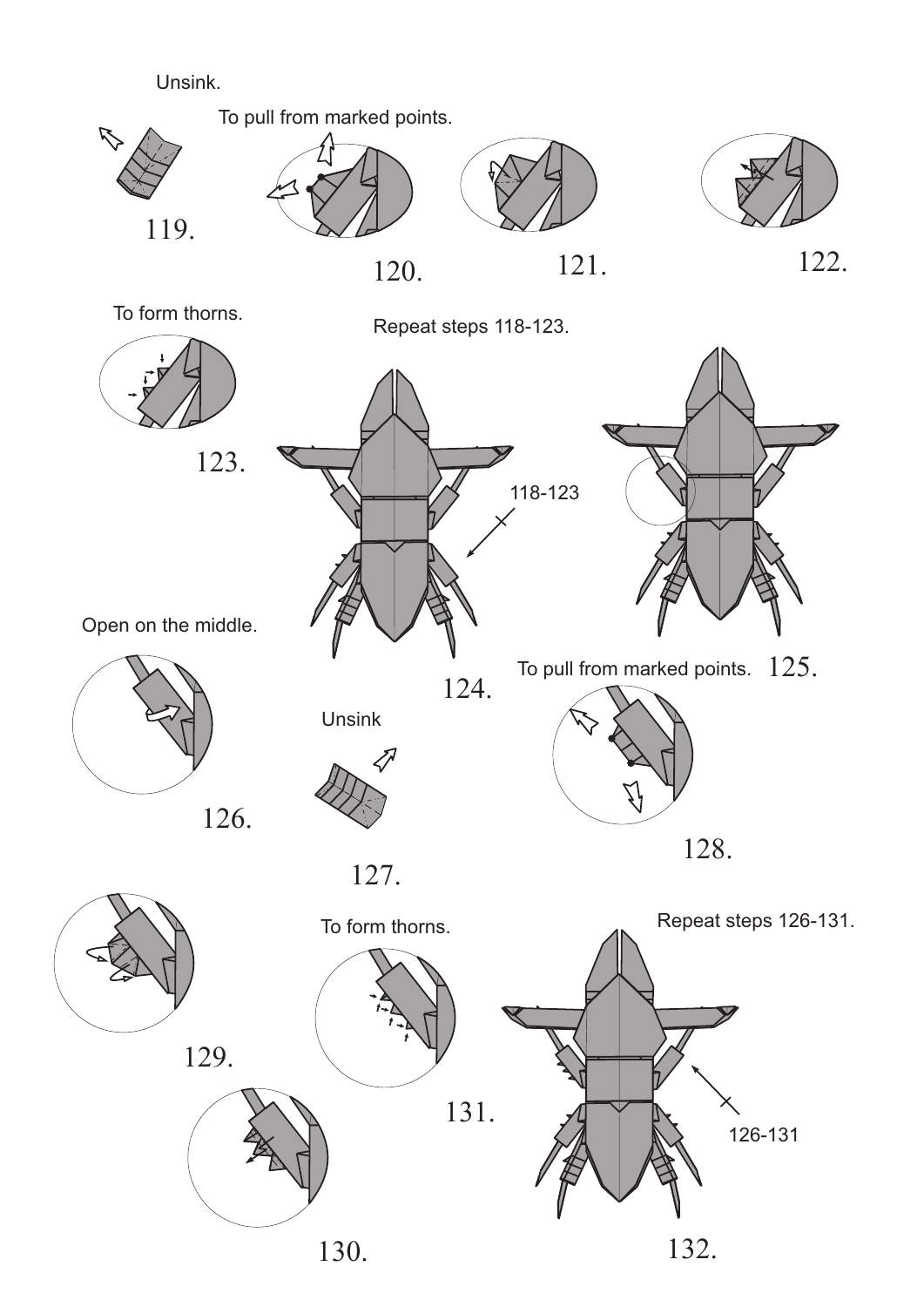To pull from marked points.

![](_page_15_Picture_0.jpeg)

The top layer is not shown. Reverse-fold the corner.

![](_page_15_Picture_2.jpeg)

Reverse-fold the corner.

![](_page_15_Picture_4.jpeg)

Reverse-fold the remaining bit.

![](_page_15_Picture_6.jpeg)

![](_page_15_Picture_7.jpeg)

![](_page_15_Picture_8.jpeg)

![](_page_15_Picture_9.jpeg)

![](_page_15_Picture_11.jpeg)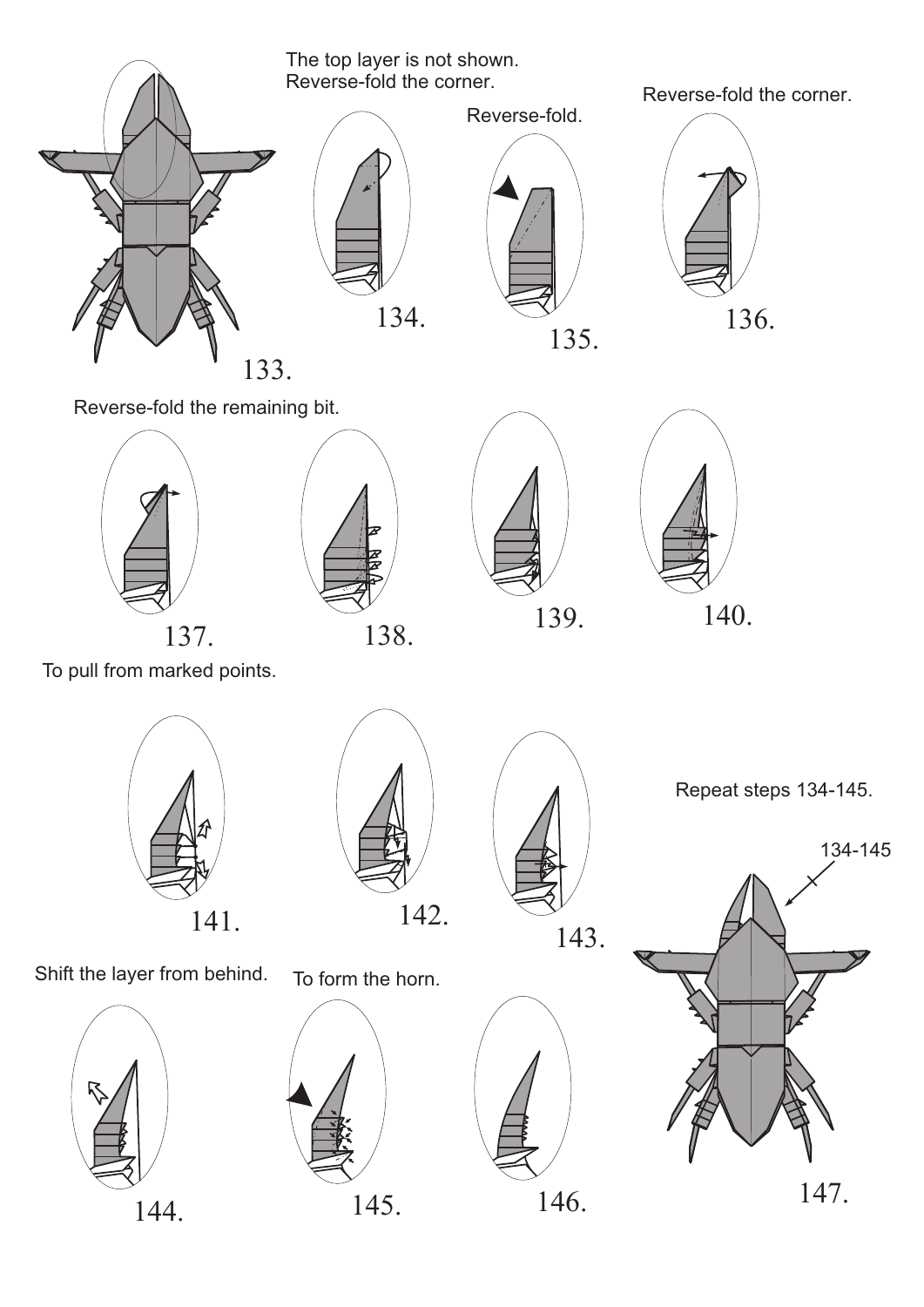### Fold own flap up.

![](_page_16_Picture_1.jpeg)

Make some small pleat folds.

![](_page_16_Figure_5.jpeg)

![](_page_16_Picture_6.jpeg)

![](_page_16_Picture_7.jpeg)

![](_page_16_Picture_8.jpeg)

Make two small pleat folds.

![](_page_16_Picture_10.jpeg)

![](_page_16_Picture_11.jpeg)

Fold own flap doun.